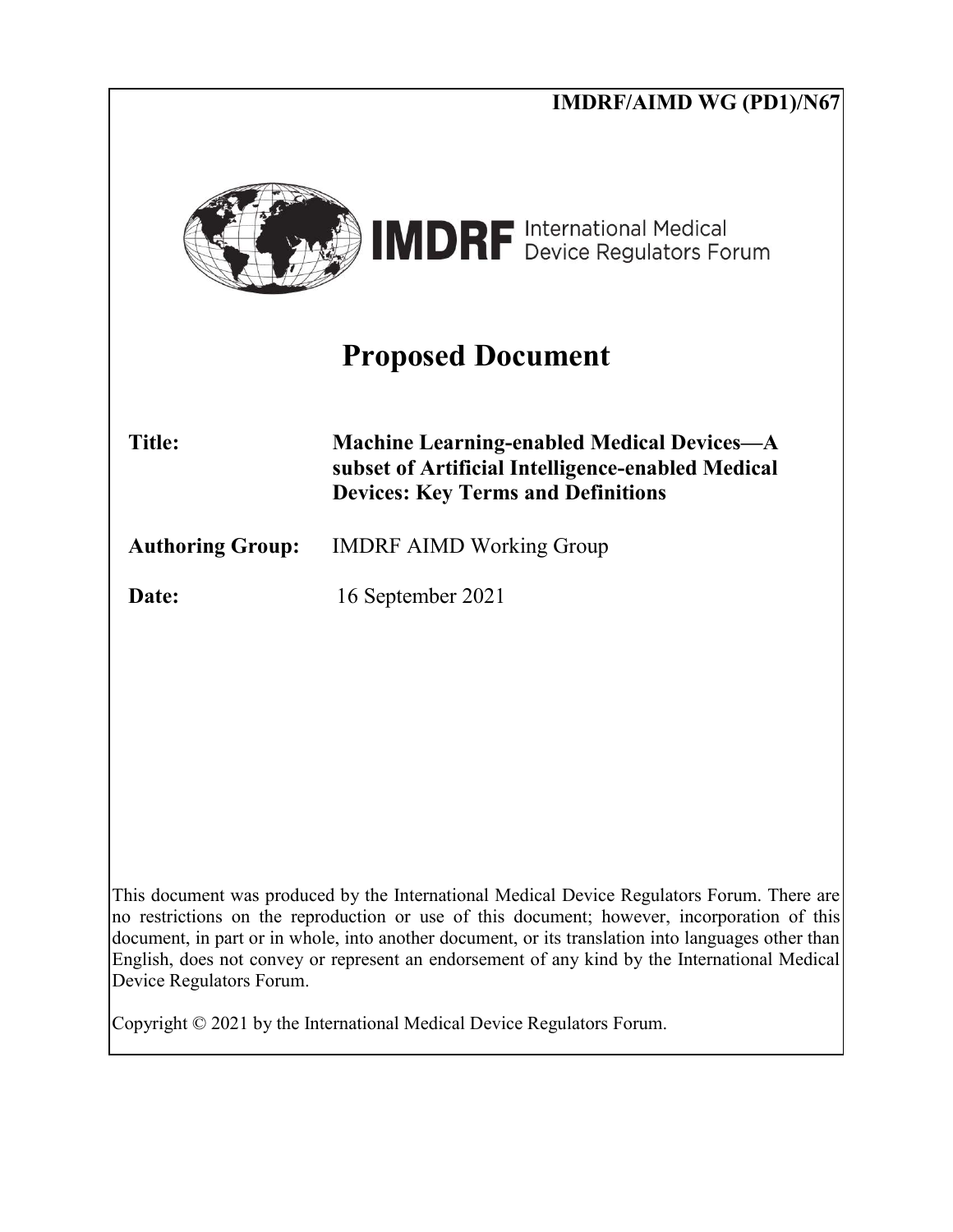#### **Table of Contents**  $\mathbf{1}$

| 2  | 1.0 |                                                                            |
|----|-----|----------------------------------------------------------------------------|
| 3  | 2.0 |                                                                            |
| 4  | 3.0 |                                                                            |
| 5  |     |                                                                            |
| 6  |     |                                                                            |
| 7  |     |                                                                            |
| 8  | 4.0 | General Overview of Artificial Intelligence and Machine Learning Concepts7 |
| 9  | 5.0 |                                                                            |
| 10 |     |                                                                            |
| 11 |     |                                                                            |
| 12 | 6.0 | Definitions/Reference Definitions/ Technical Standards Definitions 10      |
| 13 |     |                                                                            |
| 14 |     |                                                                            |
| 15 |     |                                                                            |
| 16 |     |                                                                            |
| 17 |     |                                                                            |
| 18 |     |                                                                            |
| 19 |     |                                                                            |
| 20 |     |                                                                            |
| 21 |     |                                                                            |
| 22 |     |                                                                            |
| 23 |     |                                                                            |
| 24 | 7.0 |                                                                            |
| 25 |     |                                                                            |
| 26 |     |                                                                            |
| 27 |     |                                                                            |
| 28 |     |                                                                            |
| 29 |     |                                                                            |
| 30 |     |                                                                            |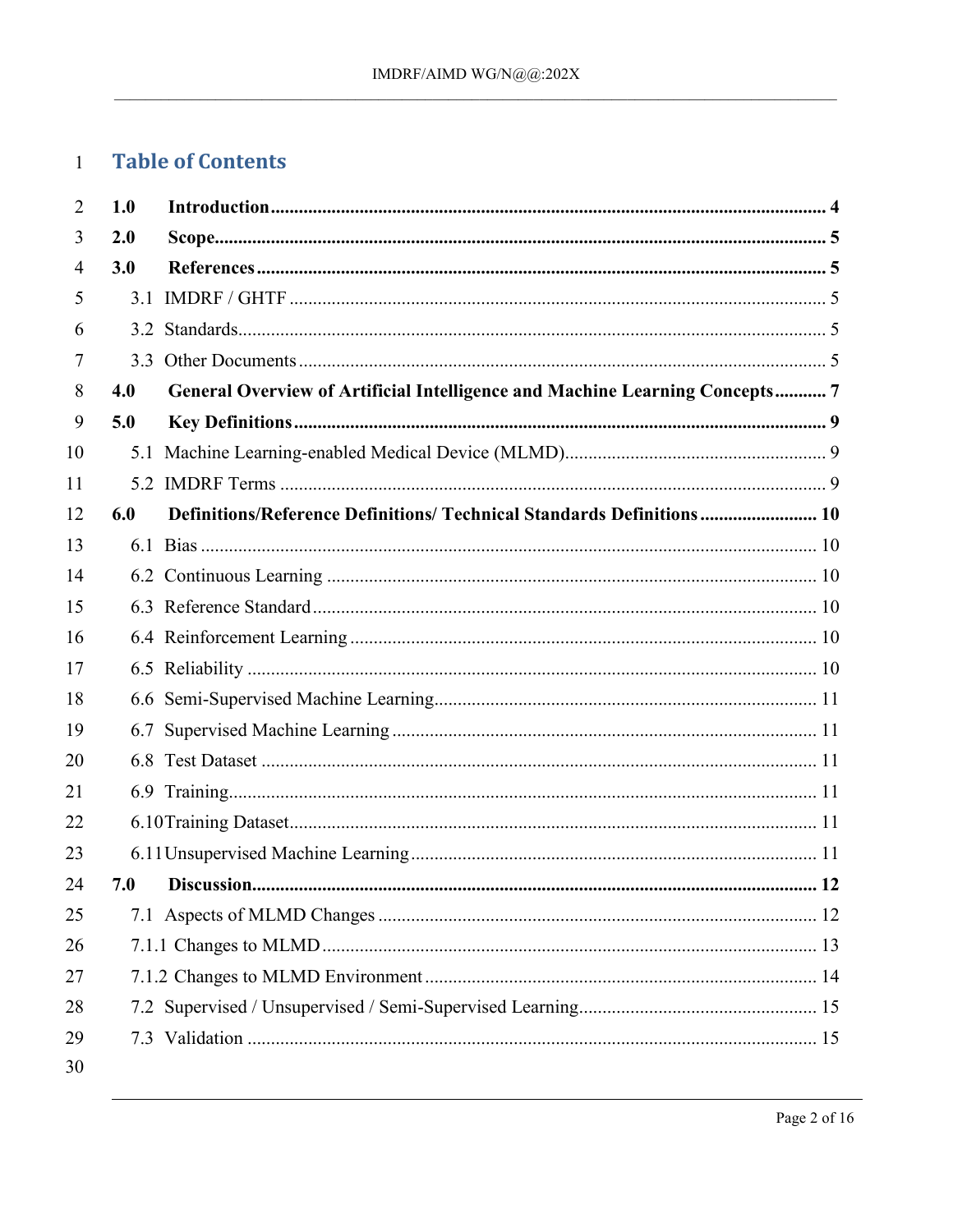# 31 **Preface**

32

33 The document herein was produced by the International Medical Device Regulators Forum<br>34 (IMDRF), a voluntary group of medical device regulators from around the world. The document (IMDRF), a voluntary group of medical device regulators from around the world. The document 35 has been subject to consultation throughout its development.

 $\frac{36}{37}$ 

There are no restrictions on the reproduction, distribution or use of this document; however,

38 incorporation of this document, in part or in whole, into any other document, or its translation into

39 languages other than English, does not convey or represent an endorsement of any kind by the

40 International Medical Device Regulators Forum.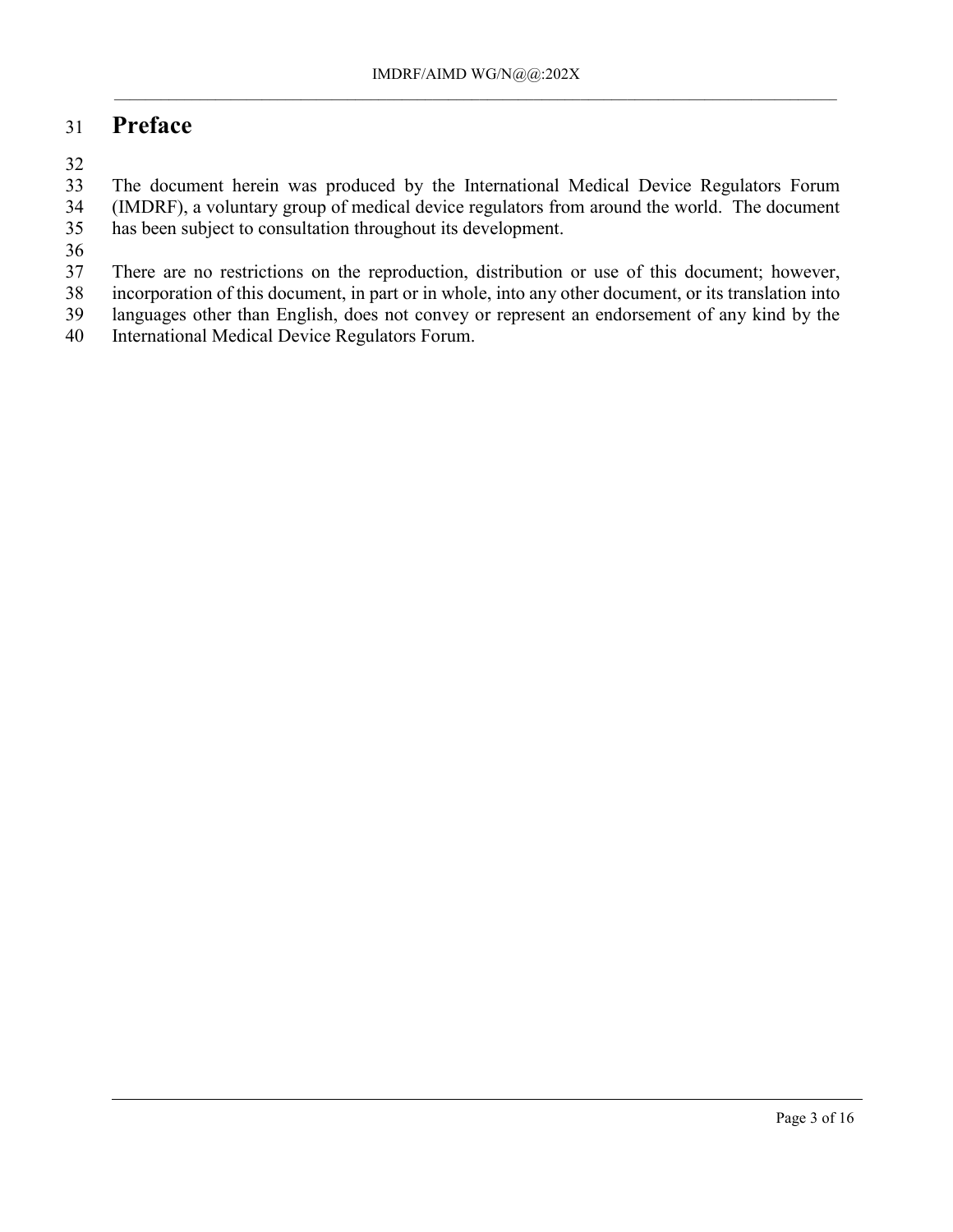### <span id="page-3-0"></span>**1.0 Introduction**

 Artificial Intelligence (AI) is a branch of computer science, statistics, and engineering that uses algorithms or models to perform tasks and exhibit behaviors such as learning, making decisions and making predictions. The subset of AI known as Machine Learning (ML) allows computer algorithms to learn through data, without being explicitly programmed, to perform a task.

 Approaches utilizing ML, sometimes colloquially referred to as AI or AI/ML, have been employed in several fields, such as the automotive industry, robotics, medicine, finance, and art. ML has given many sectors an ability to gain new insights from large amounts of data and to support tasks.

There has been accelerated adoption and use of ML-enabled approaches in medical devices. We

refer to these medical devices as Machine Learning-enabled Medical Devices, or MLMD. AI

systems are typically implemented as software in medical devices or as Software as a Medical

Device. MLMD have the potential to transform health care by deriving new and important insights

from the vast amount of data generated during all phases of the healthcare process. Examples of

applications include earlier disease detection and diagnosis; identification of new observations or

patterns on human physiology; development of personalized diagnostics and therapeutics;

workflow optimization; and guidance in use of the device with the goal of improving user and

patient experience. One of the greatest benefits of MLMD resides in its ability to learn from real-

- world use and experience to improve its performance.
- 

 The purpose of this publication is to establish relevant terms and definitions across the Total Product Life Cycle (TPLC) to promote consistency, support global harmonization efforts, and provide a foundation for the development of future guidelines related to MLMD. Terms referenced herein have either been previously defined in Global Harmonization Task Force (GHTF) documents or by internationally recognized standards on AI., Some terms and definitions have been generated by or are discussed by the IMDRF Artificial Intelligence Medical Device (AIMD) Working Group within this document.

The overarching objective of this effort is to promote consistent expectations and understanding

for MLMD, promote patient safety, foster innovation, and encourage access to advances in

- healthcare technology.
-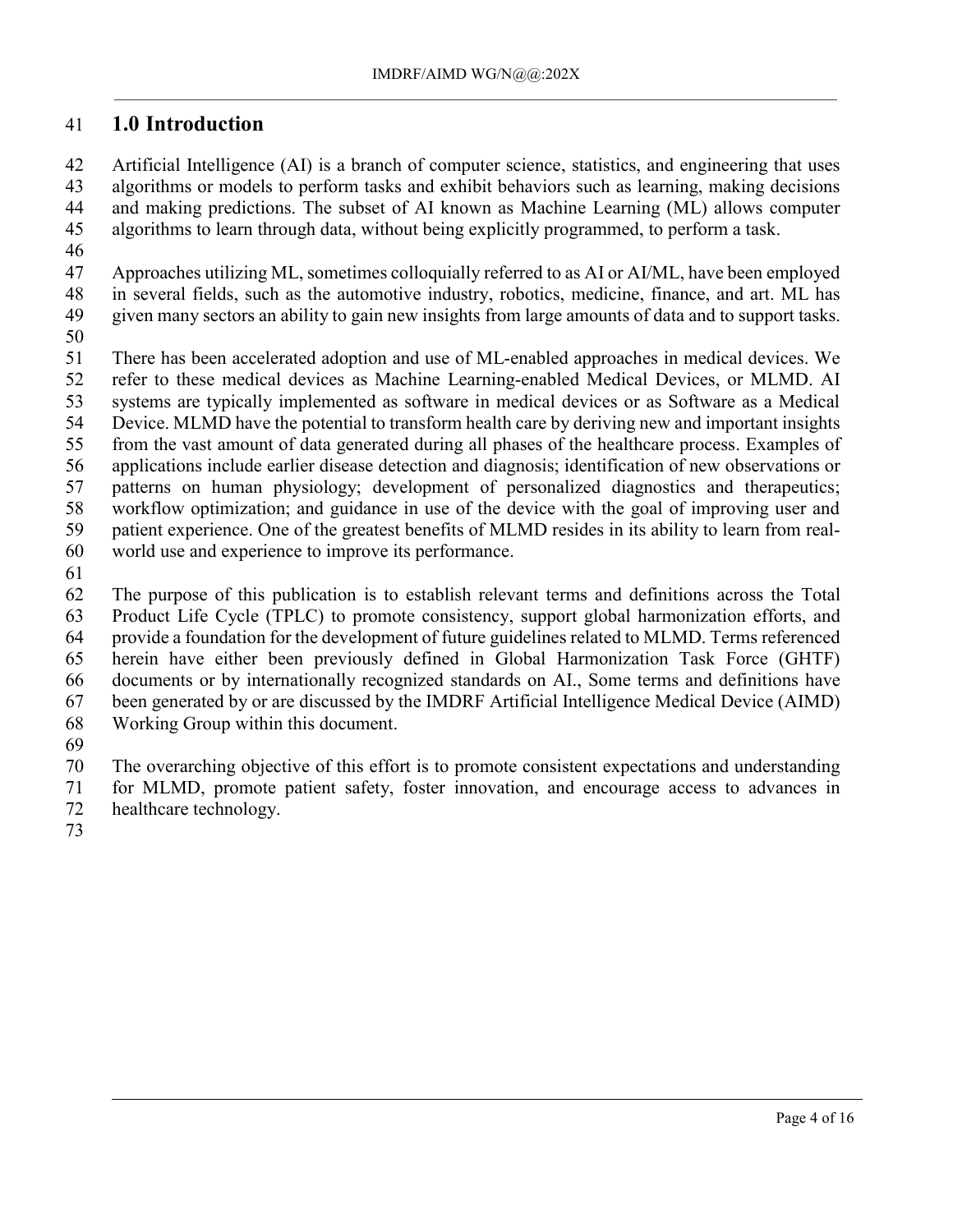# <span id="page-4-0"></span>**2.0 Scope**

 This document applies to key terms and definitions relating to Machine Learning-enabled Medical Devices (MLMD).

- **Note 1 :** MLMD are *medical devices*. A product must first meet the definition of a *medical device* before it can be an MLMD.
- 

 **Note 2 :** Most jurisdictions include "accessories to medical devices" in the definition of "medical device". Other jurisdictions define "accessories to medical devices" separately. The definitions and the concepts in this document are intended to apply in both case.

 **Note 3 :** This document does not attempt to define established definitions in the field of computer science; however, it does strive to highlight and clarify conflicting terms and definitions as necessary. This document does not provide guidelines for the development, risk management or evaluation of MLMD.

**Note 4 :** Terms and definitions that refer technical standards that are under development (e.g., ISO,

IEC, IEEE) may be updated upon final publication of those standards.

### <span id="page-4-1"></span>**3.0 References**

#### <span id="page-4-2"></span>**3.1 IMDRF / GHTF**

- IMDRF/SaMD WG/N10 FINAL:2013 Software as a Medical Device (SaMD): Key Definitions
- 97 IMDRF/GRRP WG/N47:2018 Essential Principles of Safety and Performance of Medical Devices and IVD Medical Devices(3.0 Definitions)

#### <span id="page-4-3"></span>**3.2 Standards**

 The standards below were consulted in the writing of this document and may be useful in meeting the key definition of MLMD discussed herein. This list is not intended as a required or complete list of standards that can be used to meet the key definition of MLMD.

- 103 ISO/IEC DIS 22989 Information technology Artificial intelligence Artificial Intelligence Concepts and Terminology
- <span id="page-4-4"></span>**3.3 Other Documents**
- AAMI, BSI, Turpin, R., Hoefer, E., Lewelling, J., & Baird, P. (2020). *Machine Learning AI in Medical Devices: Adapting Regulatory Frameworks and Standards to Ensure Safety and Performance*. AAMI/BSI Initiative on Artificial Intelligence.
- 
- *[https://www.bsigroup.com/en-US/medical-devices/resources/Whitepapers-and-](https://www.bsigroup.com/en-US/medical-devices/resources/Whitepapers-and-articles/machine-learning-ai-in-medical-devices/)*
- *[articles/machine-learning-ai-in-medical-devices/](https://www.bsigroup.com/en-US/medical-devices/resources/Whitepapers-and-articles/machine-learning-ai-in-medical-devices/)*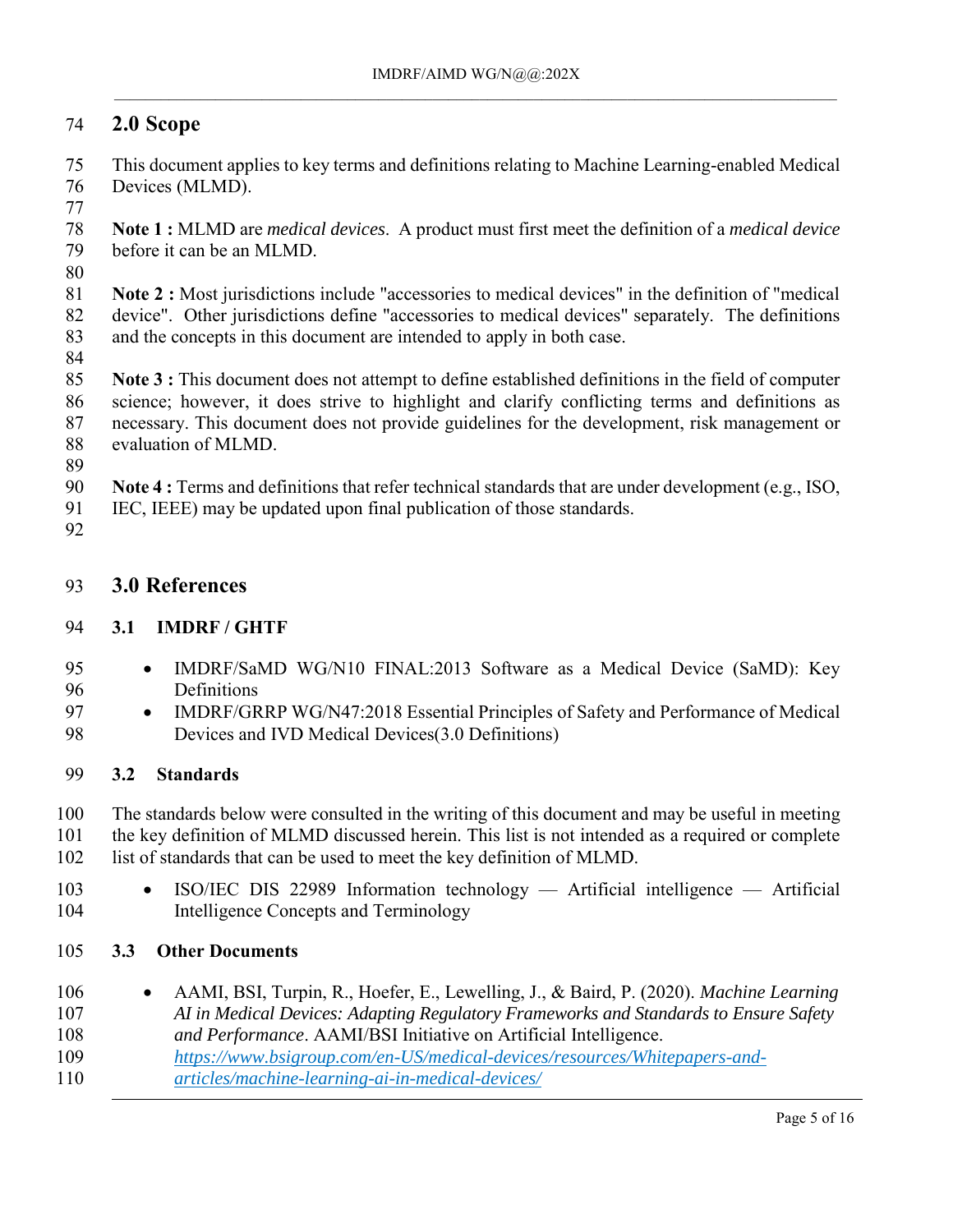- 111 Kohavi, R., & Provost, F. (Eds.). (n.d.). Glossary of Terms: Special Issue on Applications 112 of Machine Learning and the Knowledge Discovery Process.<br>
113 https://ai.stanford.edu/~ronnyk/glossary.html 113 *<https://ai.stanford.edu/~ronnyk/glossary.html>* 114 • Kan A. (2017). Machine learning applications in cell image analysis. *Immunology and*
- 115 *Cell Biology*, *95*(6), 525–530.
- 116 *<https://doi.org/10.1038/icb.2017.16>*
- 117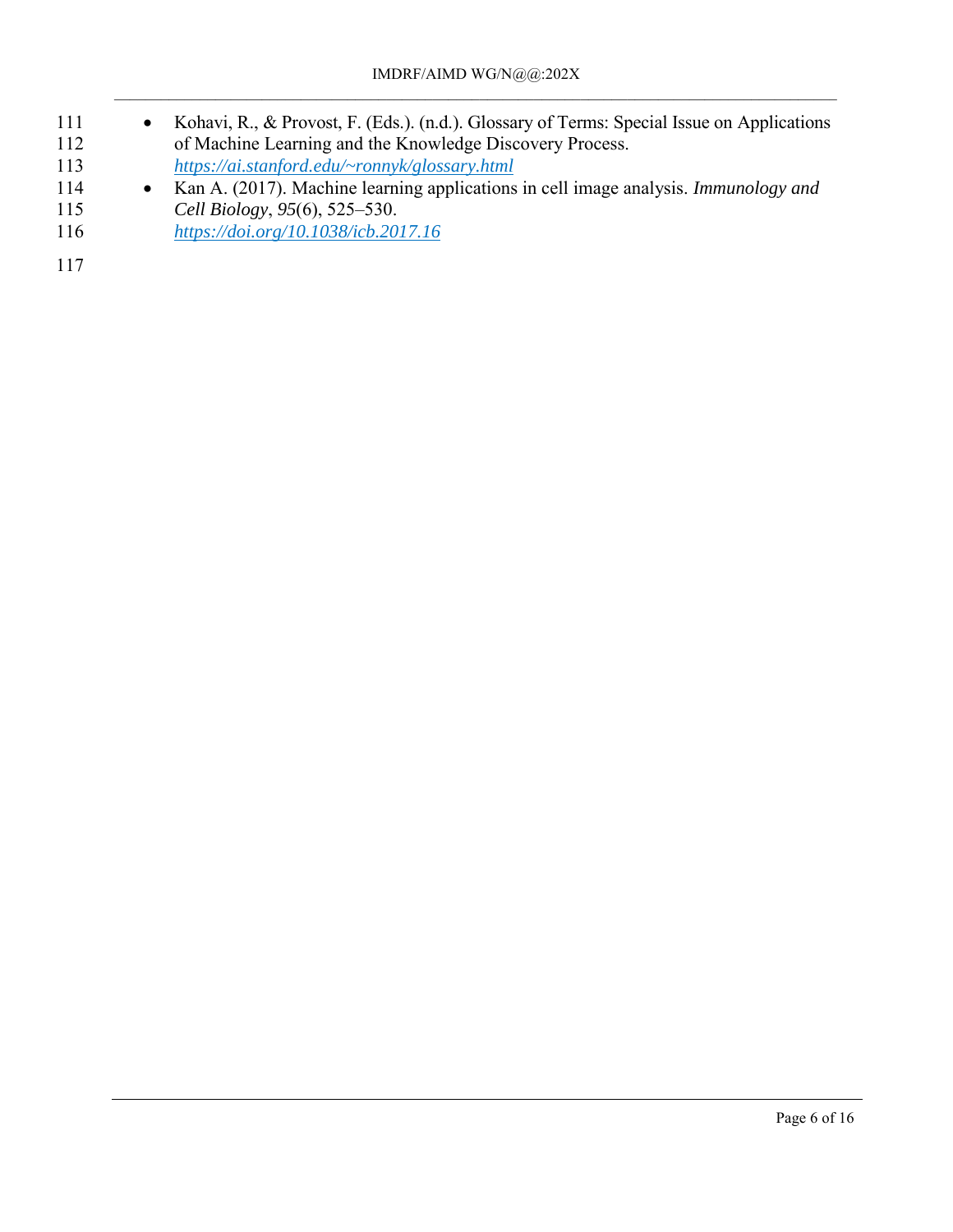# <span id="page-6-0"></span> **4.0 General Overview of Artificial Intelligence and Machine Learning Concepts**

 AI systems are able to perform tasks such as visual perception, speech recognition, decision- making, and translation between languages – by using expert systems (based on rules like decision trees), machine learning or deep learning.

 Some AI systems demonstrate a degree of autonomy (capacity to perform tasks in a complex environment without constant guidance/input from a user) and a capacity for adaptability (ability to learn from experience and thereby change performance.)

ML is a computing system that contains a model or algorithm generated through a computer

- learning patterns from data, including classification, inference, or matching previous patterns,
- predicting future outputs, etc. ML has been considered as a subset of AI that gives computers the 131 ability to learn without being explicitly programmed<sup>1</sup>.
- 
- 



 $\frac{133}{134}$ 

**Figure 1 Overview of AI and ML Concepts**

 ISO/IEC's draft international standard for AI, 22989, defines and discusses ML in terms of being an ML model parameter optimisation process for the purpose of the ML model's behaviour

- reflecting the data or experience.
- 

 $\overline{a}$ 

 There are several different types of ML methods, as well as different algorithms. For example, some applications may use Supervised Learning, others may use Unsupervised or Semi-Supervised Learning (Section 6.0). Different types of algorithms include neural networks (e.g.,

feed forward neural network, recurrent neural network, convolutional neural network, etc.)

 A.L. Samuel, "Some Studies in Machine Learning Using the Game of Checkers." IBM Journal 1(3), 210–229 (1959)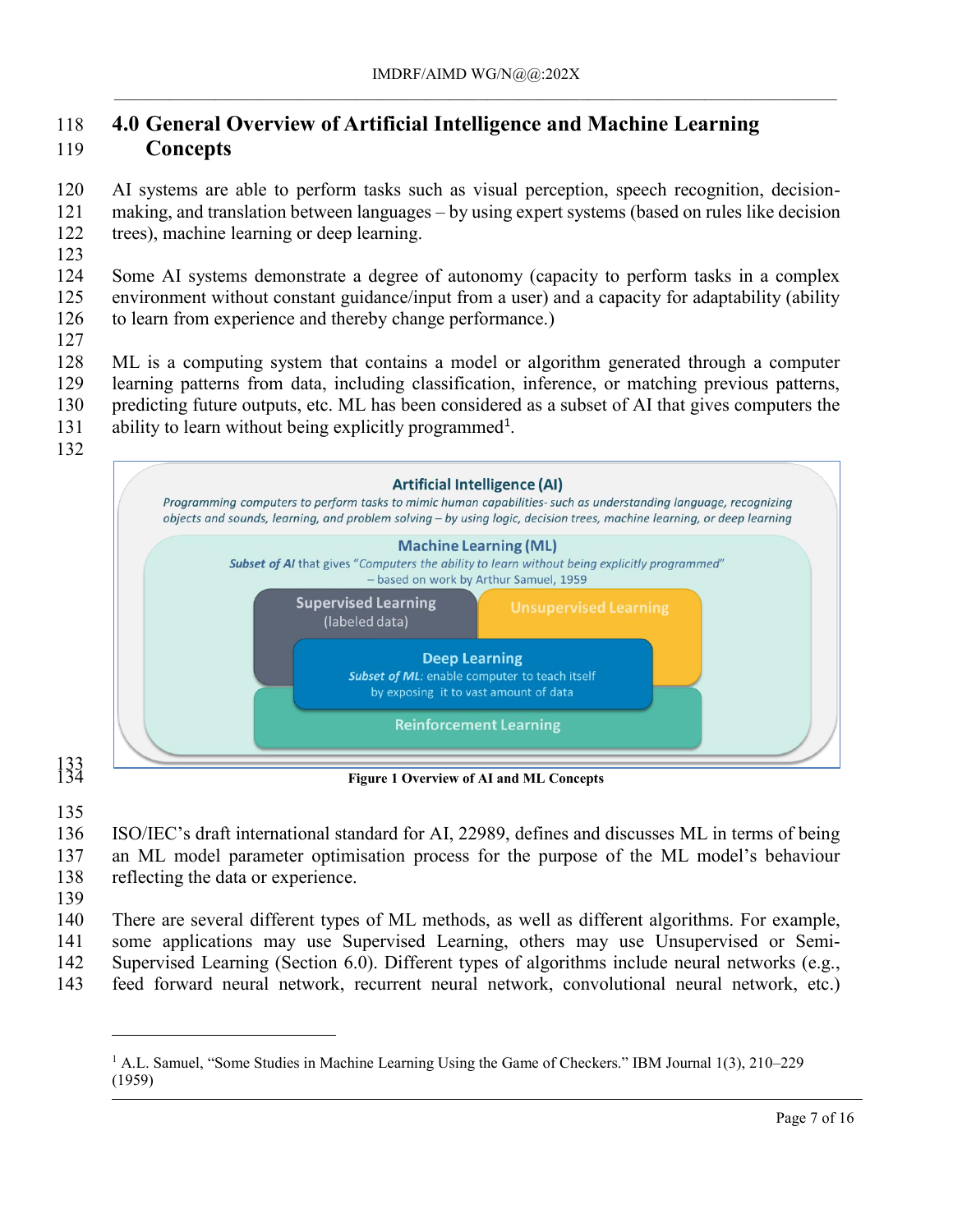- Bayesian networks, decision trees, support vector machine, among others. The learning process
- itself may be an iterative process of trial and error, also known as Reinforcement Learning.
- 
- **Note** : Within this document, the term ML algorithm is used to represent a software procedure
- developed using ML, and consisting of mathematics and logic, that can process data. The term ML
- model is used here to represent the relationship or function that is the result of Training an ML
- algorithm with data.
- 
- The following sections provide key definitions that are relevant to ML when used in medical devices (Section 5.0), definitions from technical standards (Section 6.0), followed by a discussion
- of common ML terms (Section 7.0).
-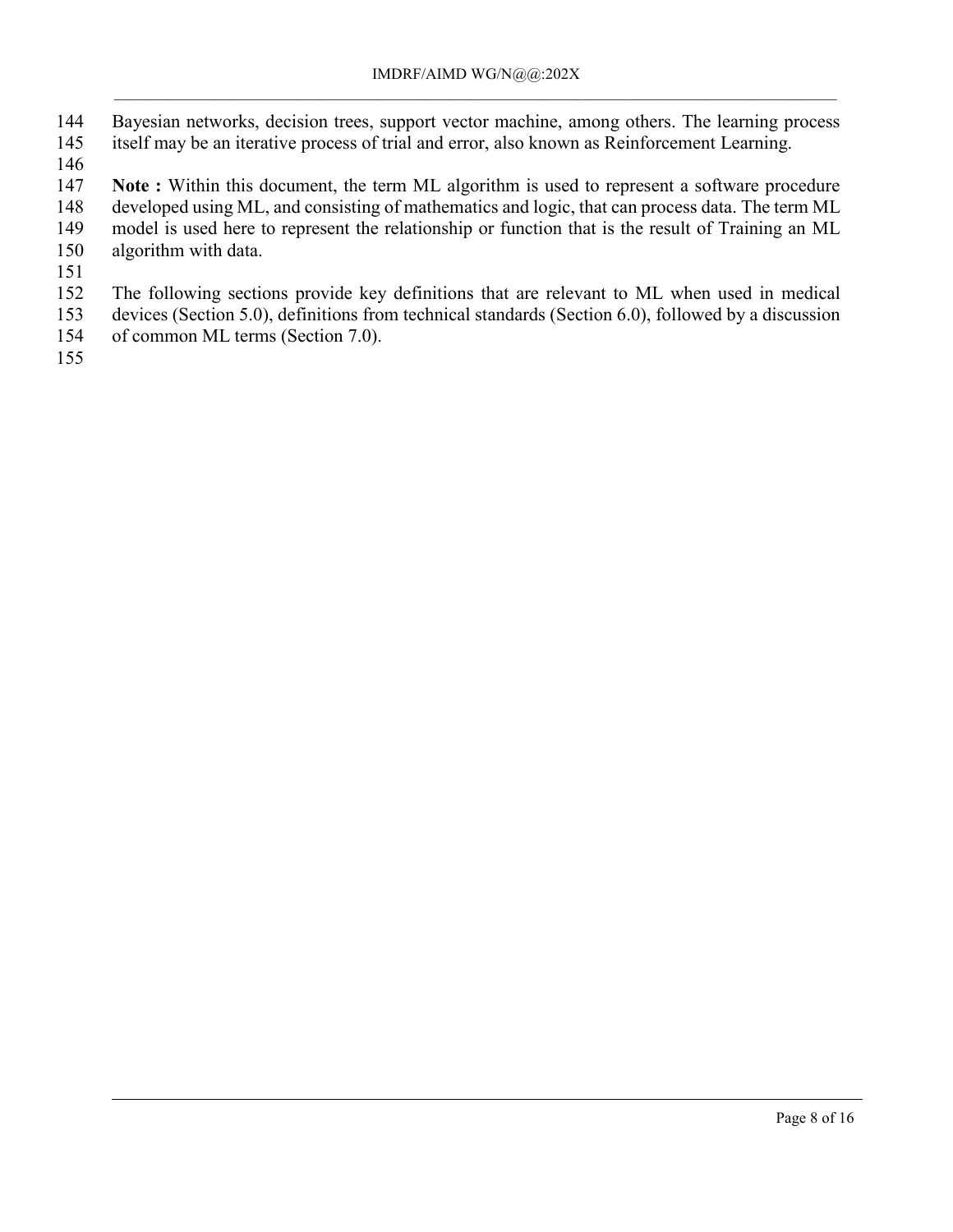# <span id="page-8-0"></span>**5.0 Key Definitions**

#### <span id="page-8-1"></span>**5.1 Machine Learning-enabled Medical Device (MLMD)**

- A medical device that uses machine learning, in part or in whole, to achieve its intended medical purpose.
- 

### <span id="page-8-2"></span>**5.2 IMDRF Terms**

 Medical Device: Any instrument, apparatus, implement, machine, appliance, implant, reagent for in vitro use, software, material or other similar or related article, intended by the manufacturer to be used, alone or in combination, for human beings, for one or more of the specific medical purpose(s) of:

- 167 · diagnosis, prevention, monitoring, treatment or alleviation of disease, 168 · diagnosis, monitoring, treatment, alleviation of, or compensation for, an injury, investigation, replacement, modification, or support of the anatomy, or of a physiological process, 171 • supporting or sustaining life, 172 • control of conception, **e** cleaning, disinfection or sterilization of medical devices, 174 • providing information by means of in vitro examination of specimens derived from the human body; and does not achieve its primary intended action by pharmacological, immunological, or metabolic means, in or on the human body, but which may be assisted in its intended function
- by such means.
- **Note 1 :** Products which may be considered to be medical devices in some jurisdictions but not in others include:
- 182 · disinfection substances.
- **a** aids for persons with disabilities,
- **e** devices incorporating animal and/or human tissues,
- **e** devices for in-vitro fertilization or assisted reproduction technologies.
- **Note 2 :** For clarification purposes, in certain regulatory jurisdictions, devices for cosmetic/aesthetic purposes are also considered medical devices.
- **Note 3 :** For clarification purposes, in certain regulatory jurisdictions, the commerce of devices incorporating human tissues is not allowed.
- Editorial issue has been corrected from IMDRF/GRRP WG/N47:2018.
-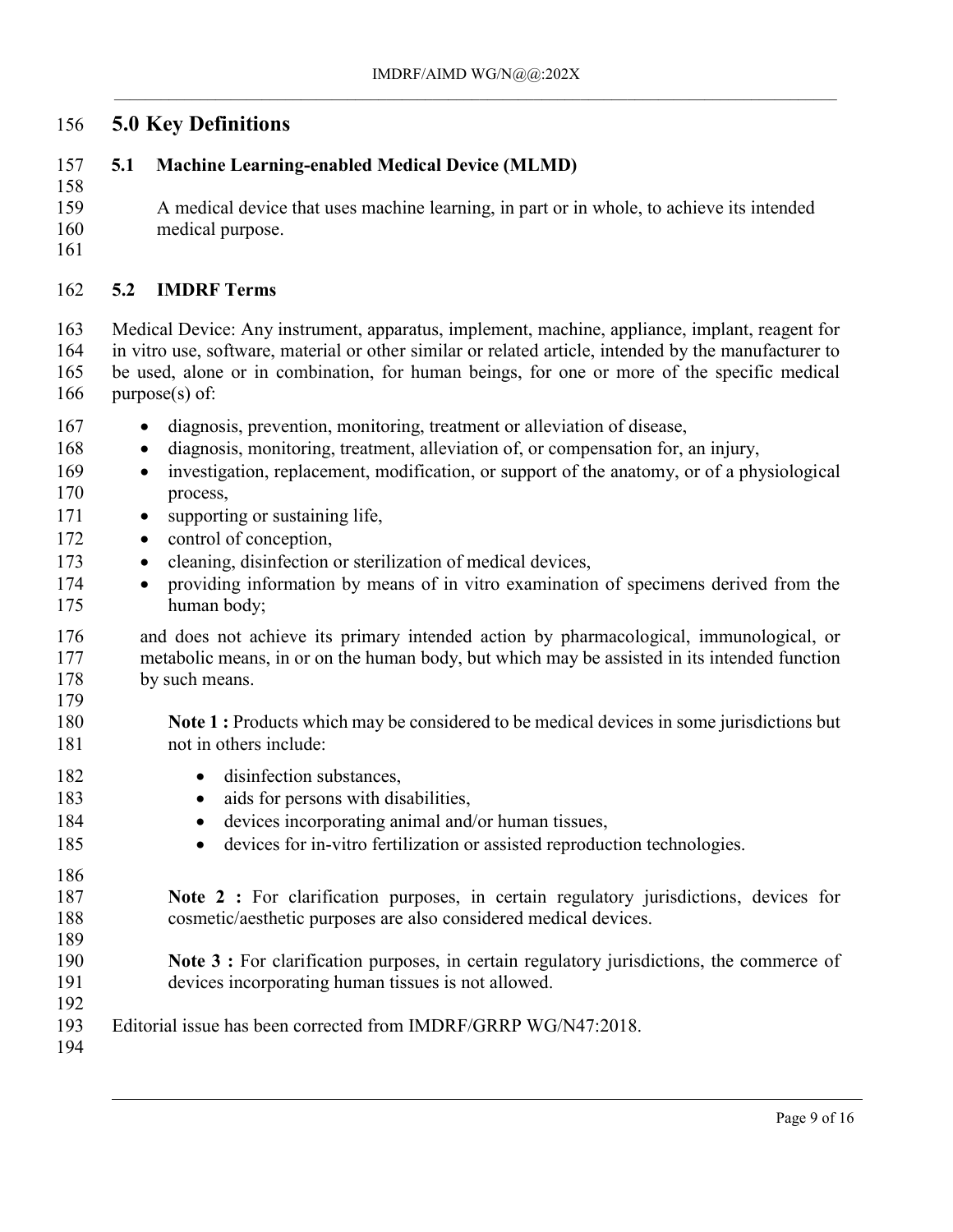# <span id="page-9-0"></span>**6.0 Definitions/Reference Definitions/ Technical Standards Definitions**

#### <span id="page-9-1"></span>**6.1 Bias**

 *Systematic difference in treatment of certain objects, people, or groups in comparison to others.* (ISO/IEC DIS 22989)

 **Note :** Bias is used in both data science and in legal discussions. When used in data science, bias is the tendency of a statistic to overestimate or underestimate a parameter. From a legal point of view, however, bias is any prejudiced or partial personal or social perception of a person or group. For the purposes of this document, bias is a data science term, and not a legal one. Bias can be introduced into study design, conduct or analysis. Sources of bias include selection bias (of study sample), operational bias, and analyses that do not account for missing data.

#### <span id="page-9-2"></span>**6.2 Continuous Learning**

- Training that leads to change of an MLMD with each exposure to data that takes place on an ongoing basis during the operation phase of the MLMD life cycle. (Modified from ISO/IEC DIS 22989)
- **Note :** Batch Learning is a training that leads to the change of an MLMD that involves discrete updates based on defined sets of data that take place at distinct points prior to or during the operation phase of the MLMD life cycle.

# <span id="page-9-3"></span>

#### **6.3 Reference Standard**

 An objectively determined benchmark that is used as the expected result for comparison, assessment, training, etc. (e.g., ground truth, gold standard).

#### <span id="page-9-4"></span>**6.4 Reinforcement Learning**

- *Machine learning utilizing a reward function to optimize either a policy function or a value function by sequential interaction with an environment.* (ISO/IEC DIS 22989)
- *Note 1 to entry: Policy functions and value functions express a strategy that is learned by the environment.*
- *Note 2 to entry: The environment can be any stateful model.*

#### <span id="page-9-5"></span>**6.5 Reliability**

*Property of consistent intended behavior and results.* (ISO/IEC DIS 22989)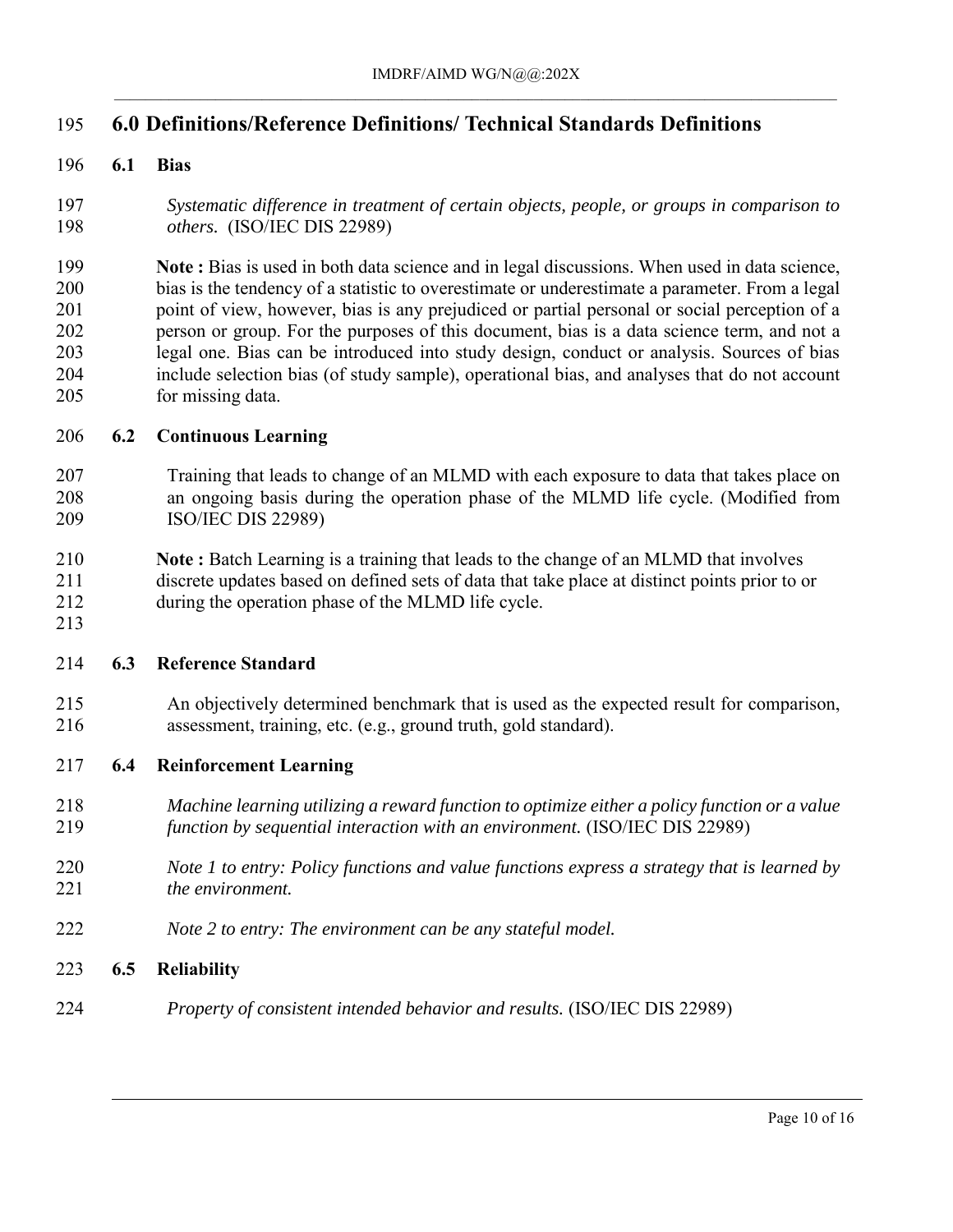<span id="page-10-6"></span><span id="page-10-2"></span><span id="page-10-1"></span><span id="page-10-0"></span>

| 225               | 6.6 | <b>Semi-Supervised Machine Learning</b>                                                                                                                                                                                                                              |
|-------------------|-----|----------------------------------------------------------------------------------------------------------------------------------------------------------------------------------------------------------------------------------------------------------------------|
| 226<br>227        |     | Machine learning that makes use of both labelled and unlabelled data during training.<br>(ISO/IEC DIS 22989)                                                                                                                                                         |
| 228<br>229<br>230 |     | Note 1 : Descriptive information can be broader than just labelling. Annotation is the<br>process of attaching descriptive information to data, such as metadata, labels, or anchors.<br>The data itself is unchanged in the annotation process. $2$                 |
| 231               |     | <b>Note 2:</b> Additional information about this term can be found in Section 7.4                                                                                                                                                                                    |
| 232               | 6.7 | <b>Supervised Machine Learning</b>                                                                                                                                                                                                                                   |
| 233               |     | Machine learning that makes use of labelled data during training. (ISO/IEC DIS 22989)                                                                                                                                                                                |
| 234<br>235<br>236 |     | <b>Note 1</b> : Descriptive information can be broader than just labelling. Annotation is the<br>process of attaching descriptive information to data, such as metadata, labels, or anchors.<br>The data itself is unchanged in the annotation process. <sup>2</sup> |
| 237               |     | Note 2 : Additional information about this term can be found in Section 7.4                                                                                                                                                                                          |
| 238               | 6.8 | <b>Test Dataset</b>                                                                                                                                                                                                                                                  |
| 239<br>240        |     | A subset of the data that is never shown to the ML model during training, used to verify<br>what the model has learned. (Modified from ISO/IEC DIS 22989)                                                                                                            |
| 241               | 6.9 | <b>Training</b>                                                                                                                                                                                                                                                      |
| 242<br>243<br>244 |     | Process intended to establish or to improve the parameters of a machine learning model,<br>based on a machine learning algorithm, by using training data. (Modified from ISO/IEC<br>DIS 22989)                                                                       |
| 245               |     | <b>6.10 Training Dataset</b>                                                                                                                                                                                                                                         |
| 246               |     | Subset of input data samples used to train a machine learning model. (ISO/IEC DIS 22989)                                                                                                                                                                             |
| 247               |     | <b>6.11 Unsupervised Machine Learning</b>                                                                                                                                                                                                                            |
| 248               |     | Machine learning that makes use of unlabelled data during training. (ISO/IEC DIS 22989)                                                                                                                                                                              |
| 249<br>250<br>251 |     | Note 1 : Descriptive information can be broader than just labelling. Annotation is the<br>process of attaching descriptive information to data, such as metadata, labels, or anchors.<br>The data itself is unchanged in the annotation process. $2$                 |
| 252               |     | Note 2 : Additional information about this term can be found in Section 7.4                                                                                                                                                                                          |
|                   |     | <sup>2</sup> ISO/IEC DIS 22989 Information technology — Artificial intelligence — Artificial Intelligence Concepts and                                                                                                                                               |

<span id="page-10-5"></span><span id="page-10-4"></span><span id="page-10-3"></span>Terminology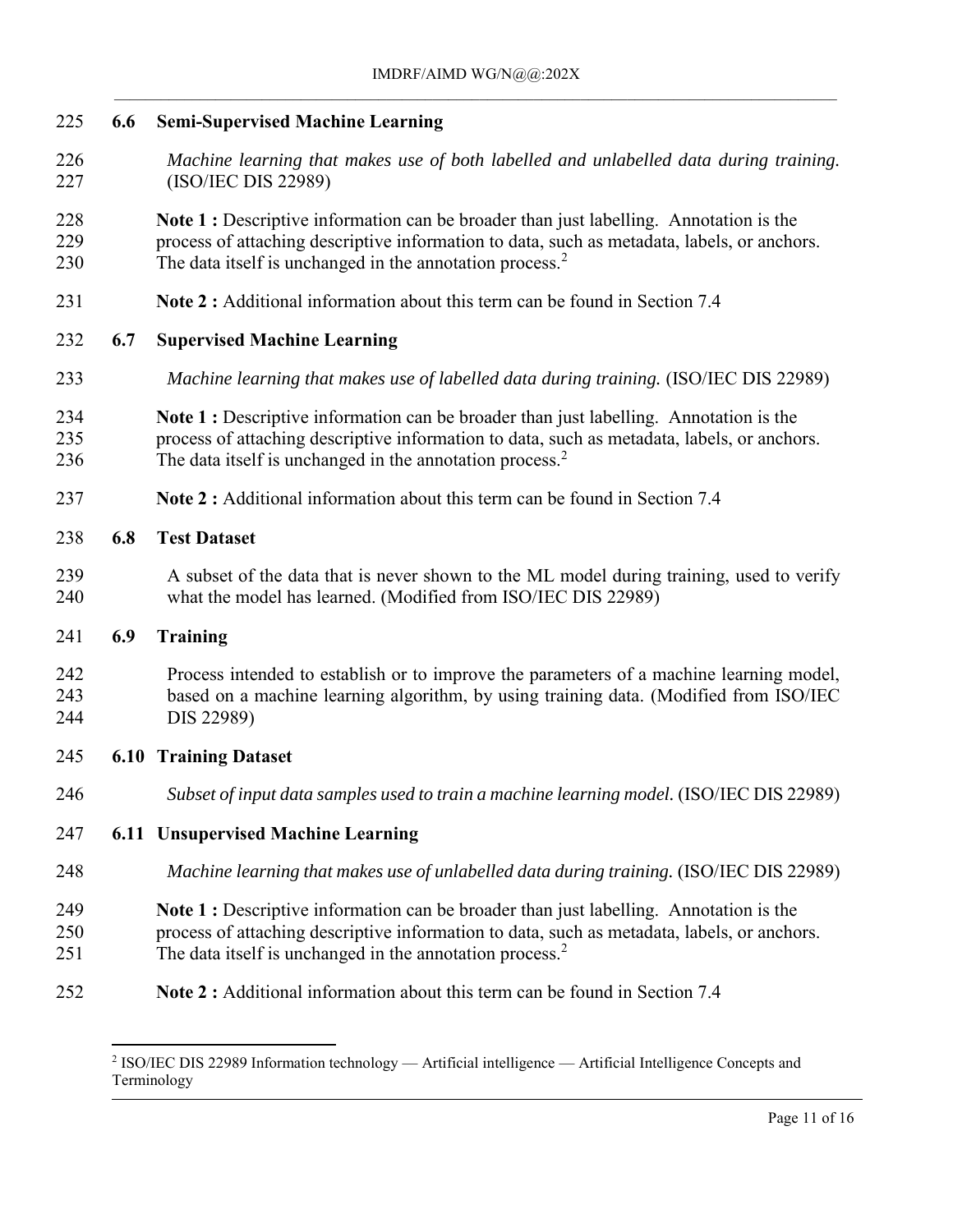### <span id="page-11-0"></span>**7.0 Discussion**

 The following sub-sections contain discussions of concepts that warranted more detail than a concise definition. In particular, the aspects of MLMD changes, supervised and unsupervised learning, and validation are discussed.

#### <span id="page-11-1"></span>**7.1 Aspects of MLMD Changes**

MLMD offer unique benefits, flexibility, and challenges related to their capacity for change.

 The transparent communication of the various aspects of these changes is important to the safety, performance, and effectiveness of MLMD.

 The examples outlined in this discussion are not exhaustive and the relevant information may expand over time. It is important to note that changes , such as software patches, operating system updates, cybersecurity improvements, etc., can impact both MLMD and non-MLMD medical devices and, although important, these changes are not within the scope of this discussion.

There are a number of unique changes related to MLMD, including changes to the ML model or

to the environment of use relative to the ML training data. The following discussion highlights

these important aspects in two sections, MLMD Changes and MLMD Environmental Changes.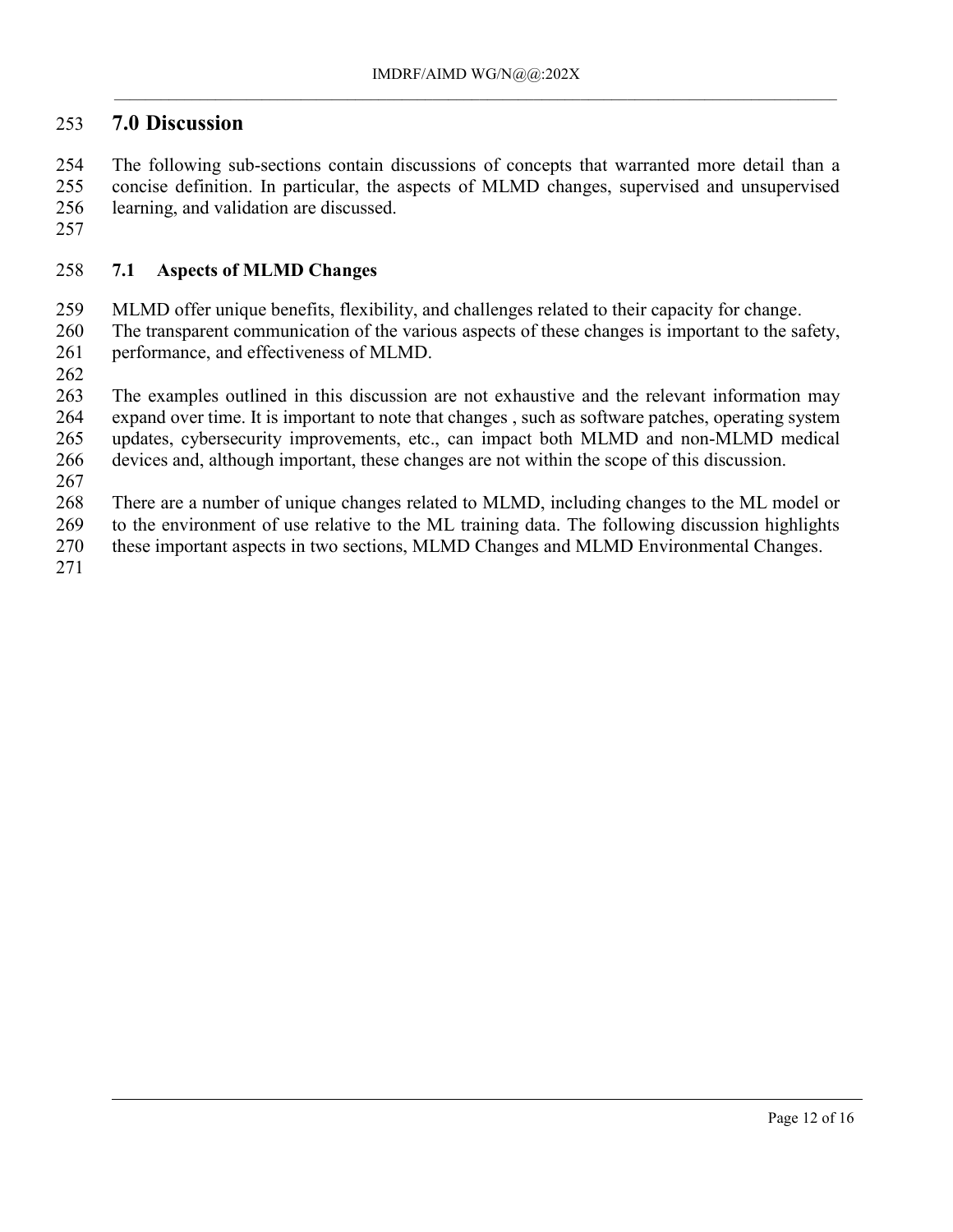#### <span id="page-12-0"></span>**7.1.1 Changes to MLMD**

 A change to the device could include a modification to the machine learning model, algorithm, weights, or parameters. MLMD is in a locked state when changes are not permitted. Aspects that describe these changes include the cause, effect, trigger, domain, timing, and effectuation. These attributes describe what changes, as well as why, where, when, and how the MLMD change occurs.

 **Note :** The word "locked" has been used by the community in a number of different ways. Some have defined a "locked device" as one that has been developed using ML methods but for which

the developer does not have an intention of modifying at the present time. Others have used the

 term "locked device" as any device that does not perform "continuous learning." When using the word "locked" it is important to provide clarifying language around its use to communicate how it

is being used.



**Figure 2 Aspects of MLMD Changes**

 The cause refers to the source of the change to the MLMD, for example, re-training with new or appended data or new training methods, algorithm/model, tuning, etc.

 The effect refers to the resulting change to the MLMD, which can include amended intended use/indications for use; modified performance, changes in inputs, outputs, etc.

 The trigger refers to the event that prompts or instigates the change to the MLMD, which can include performance thresholds, training data batch-size thresholds, exposure to new data/experiences, scheduled time intervals, MLMD environmental changes, user feedback, etc.

 The domain refers to the scope or applicable extent of the change to the MLMD, which can be categorized as either homogeneous or heterogeneous. A homogeneous change is a uniform change

that occurs universally (sometimes referred to as a global adaptation, note that global does not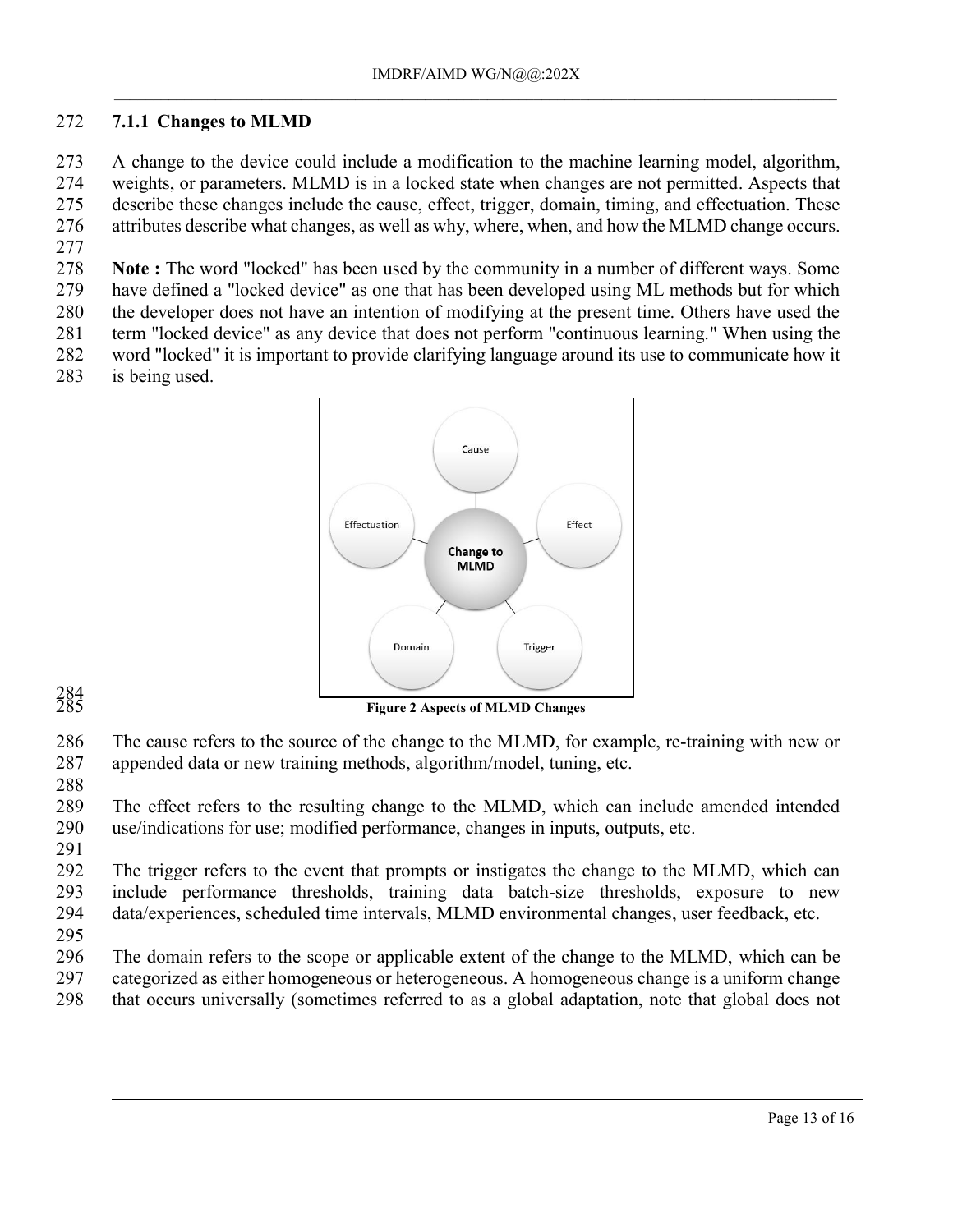- denote around-the-world). Heterogeneous changes are non-uniform changes that can be specific
- to one clinic, region, demographic, etc. (sometimes referred to as local adaptations).
- 
- The effectuation refers to where the mechanism for change implementation resides, which can
- either be external (i.e., updated by the developer or user) or internal (i.e., updated by a change-
- control-algorithm within the device).

# <span id="page-13-0"></span>**7.1.2 Changes to MLMD Environment**

An MLMD environmental change is a modification to the setting of the MLMD relative to the

 ML development data. Aspects that describe an MLMD environmental change include the cause, effect, and domain.



**Figure 3 Aspects of MLMD Environmental Changes** 

 development environment. Examples of such causes include changes to the format or quality of the MLMD inputs (e.g., changes to third party image processing, incidents of adversarial machine

- learning); changes in the patient population (e.g., demographic shift); changes in clinical practice
- (e.g., earlier interventions that mask features used by the model for classification), etc.
- 

 $\overline{a}$ 

 The domain of an MLMD environmental change refers to the scope or applicable extent of the change, which can be categorized as either homogeneous or heterogeneous. Heterogeneous changes are non-uniform changes that can be specific to one clinic, region, demographic, etc. (sometimes referred to as local changes). Homogeneous changes are changes that occur uniformly (universally, globally) over some groups or settings/context. Note that global does not denote around-the-world.

The cause of an MLMD environmental change refers to the source of the change relative to the

 The effect of an MLMD environmental change can involve deteriorated or improved performance, effectiveness, or safety.

<sup>&</sup>lt;sup>3</sup> "Introduction to Online Machine Learning: Simplified",

https://www.analyticsvidhya.com/blog/2015/01/introduction-online-machine-learning-simplified-2/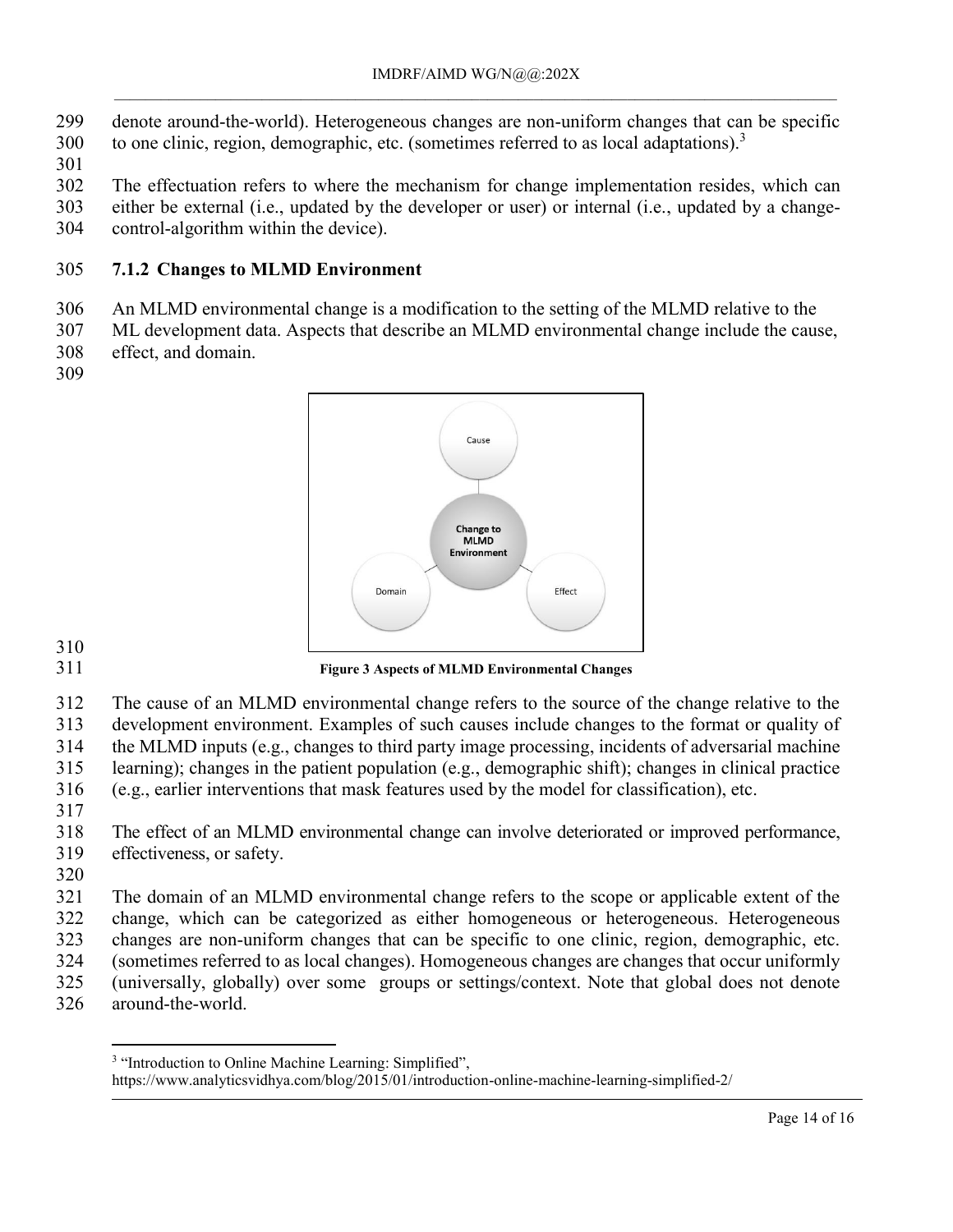# <span id="page-14-0"></span>**7.2 Supervised / Unsupervised / Semi-Supervised Learning**

 Supervised and Unsupervised Machine Learning are two methods that are commonly used to train machine learning algorithms, but they are not the only methods available. The terms "supervised" and "unsupervised" in a machine learning context refer to the training methods, and specifically whether labelled or unlabelled data are used. Supervised Machine Learning utilizes labelled data during Training to learn the relationship between independent attributes and a designated dependent attribute (the label). In other words, supervised learning is a task to learn a mapping from input to output values, where the correct output values are known (labelled training data). Most induction algorithms are developed through supervised learning. Unsupervised Machine Learning utilizes unlabelled data during Training to group data without a pre-specified dependent attribute. In other words, unsupervised learning is the ability to find patterns from input values, where the output values are unknown. Examples of unsupervised learning include some types of algorithms that perform clustering or dimensionality reduction.

 Machine learning systems can use a mix of supervised and unsupervised learning (sometimes referred to as semi-supervised learning), as well as other learning methods such as Reinforcement Learning.

 The terms "Supervised Machine Learning " and "Unsupervised Machine Learning " are often misunderstood. When used in a machine learning context, "supervised" or "unsupervised" does not refer to the presence or absence of a human supervisor overseeing the software. "Supervised" or "unsupervised" does not refer to the role that the software plays in a clinical environment, i.e., it does not describe the level of "autonomy" in practice. "Supervised" or "unsupervised" also does not refer to whether the software updates itself in a self-effectuating update process, i.e., whether

- it performs its own updates or adaptations.
- <span id="page-14-1"></span>

### **7.3 Validation**

 The term validation has been used to represent different concepts within the fields of medical device development and machine learning algorithm development.

Validation within the context of medical device development has been defined as follows:

 *Validation means confirmation by examination and provision of objective evidence that the particular requirements for a specific intended use can be consistently fulfilled.*<sup>4</sup>

 $\overline{a}$ 

 The term validation has also been used within the field of machine learning to refer to either data curation (sometimes referred to as data validation) or model tuning (sometimes referred to as 364 validation<sup>5</sup>).

Design Control Guidance for Medical Device Manufacturers (GHTF.SG3.N99-9)

Ripley, B. (1996). Glossary. In Pattern Recognition and Neural Networks (pp. 347-354). Cambridge: Cambridge University Press. doi:10.1017/CBO9780511812651.013